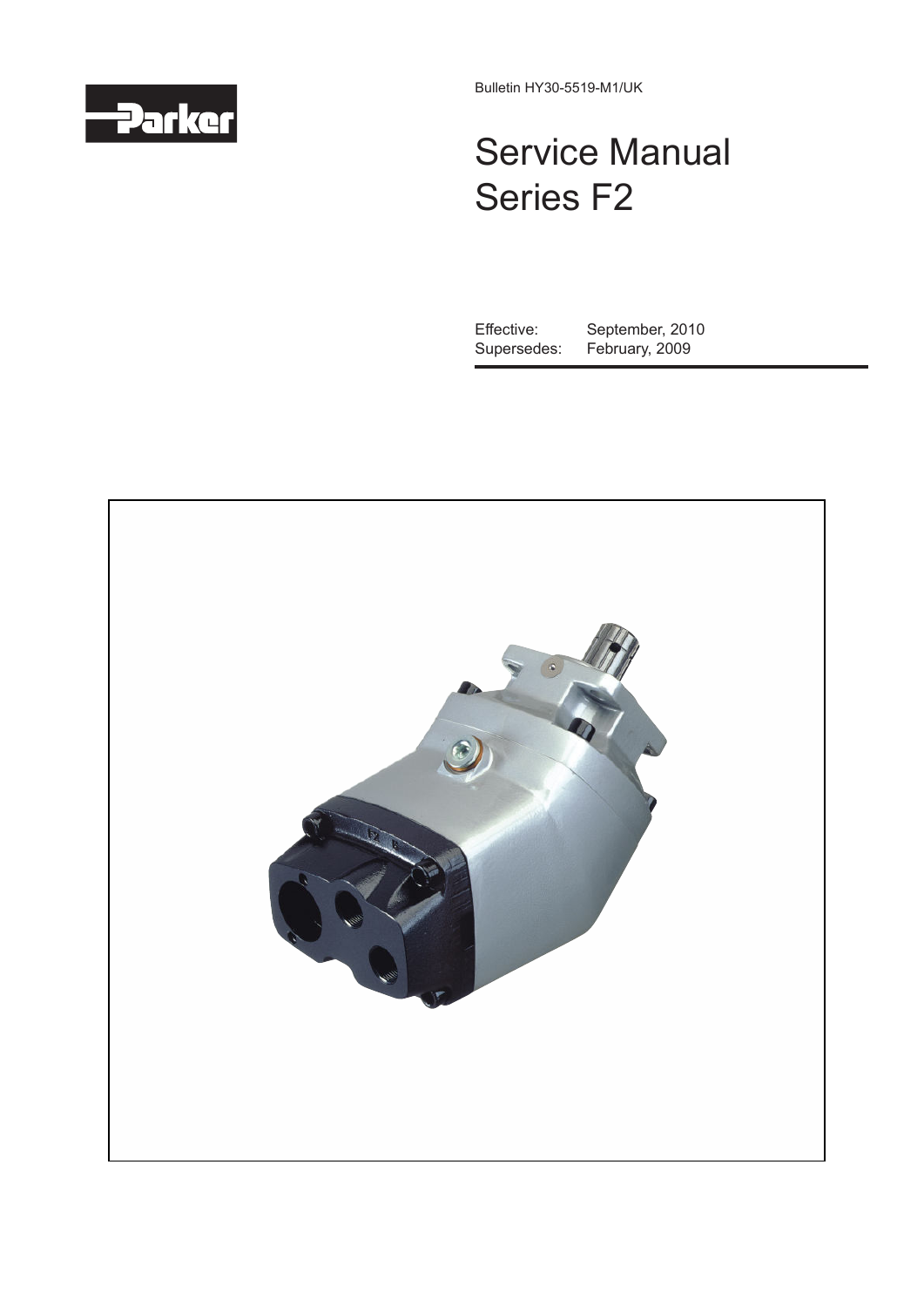# **List of contents Page**

| $1$ kg         | $= 2.2046$ lb                |
|----------------|------------------------------|
| 1 N            | $= 0.22481$ lbf              |
| 1 bar          | $= 14.504$ psi               |
| 1 <sub>1</sub> | = 0.21997 UK gallon          |
| 1              | $= 0.26417$ US gallon        |
| 1 $cm3$        | $= 0.061024$ in <sup>3</sup> |
| 1 m            | $= 3.2808$ feet              |
| $1 \text{ mm}$ | $= 0.03937$ in               |



FAILURE OR IMPROPER SELECTION OR IMPROPER USE OF THE PRODUCTS AND/OR SYSTEMS DESCRIBED HEREIN OR RELATED ITEMS CAN CAUSE DEATH, PERSONAL INJURY AND PROPERTY DAMAGE.

This document and other information from Parker Hannifin Corporation, its subsidiaries and authorized distributors provide product and/or system options for further investigation by users having technical expertise. It is important that you analyze all aspects of your application, including consequences of any failure, and review the information concerning the product or system in the current product catalogue. Due to the variety of operating conditions and applications for these products or systems, the user, through its own analysis and testing, is solely responsible for making the final selection of the products and systems and assuring that all performance, safety and warning requirements of the application are met.

The products described herein, including without limitation, product features, specifications, designs, availability and pricing, are subject to change by Parker Hannifin Corporation and its subsidiaries at any time without notice.

# Offer of Sale

Please contact your Parker representation for a detailed "Offer of Sale".

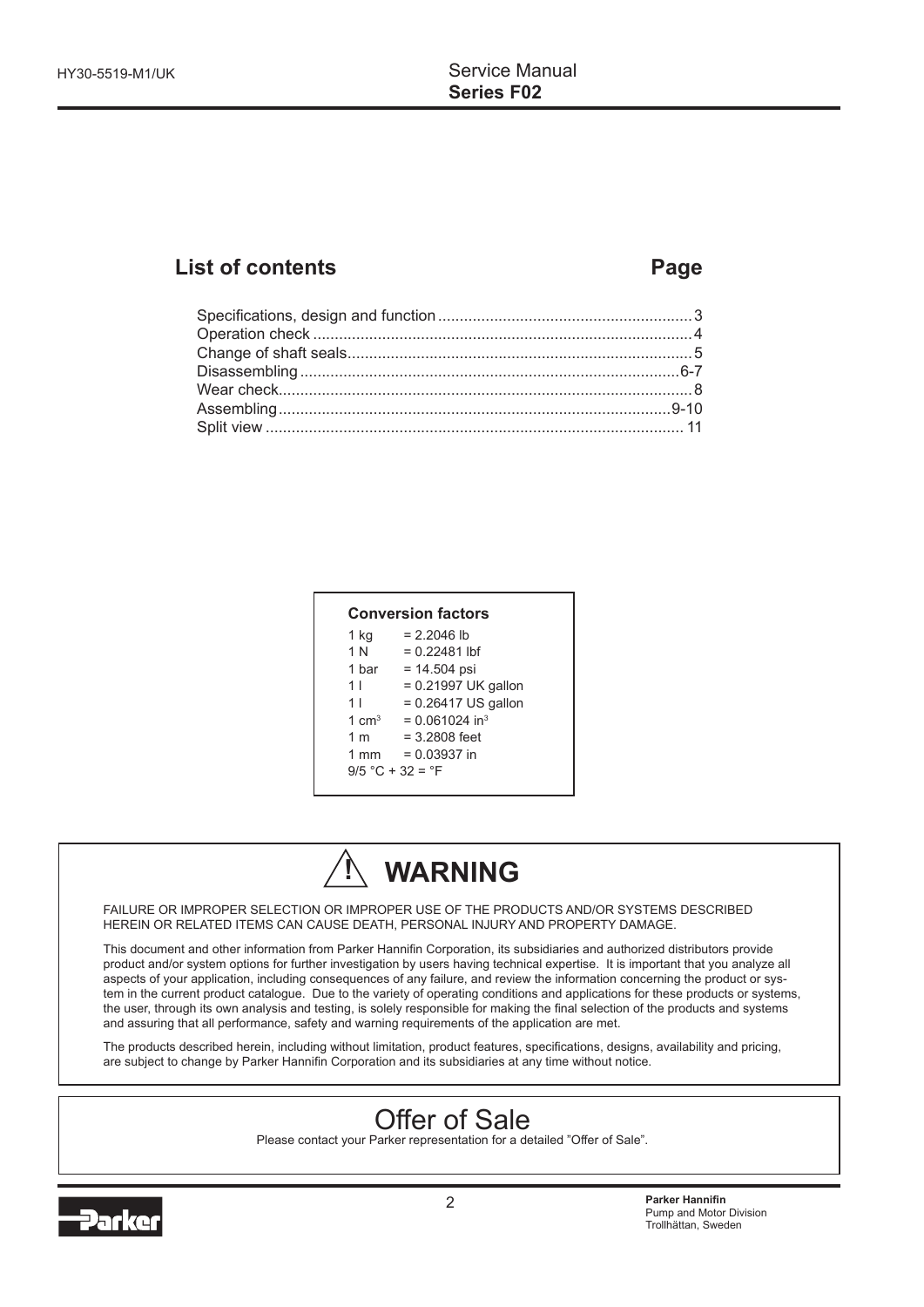#### **Specifications**

| Frame size                                                                   | F2-42/42 | F2-53/53 | F2-55/28 | F2-70/35 | F2-70/70 |
|------------------------------------------------------------------------------|----------|----------|----------|----------|----------|
| Displacement (cm <sup>3</sup> /rev)                                          |          |          |          |          |          |
| Port A                                                                       | 43       | 54       | 55       | 69       | 68       |
| Port B                                                                       | 41       | 52       | 28       | 36       | 68       |
| Max operating pressure (bar)<br>intermittent                                 | 400      | 400      | 400      | 400      | 350      |
| continuous                                                                   | 350      | 350      | 350      | 350      | 300      |
| Max shaft speed (rpm)<br>(unloaded pump; low pressure)                       | 2550     | 2550     | 2550     | 2550     | 2550     |
| Max selfpriming speed (rpm)<br>Ports $A^{(1)2)}$ and $B^{(1)2)}$ pressurised | 1800     | 1800     | 1800     | 1800     | 1650     |
| Port A <sup>2)</sup> unloaded, pressure in port B                            | 2100     | 2100     | 2100     | 2100     | 2100     |
| Input power (kW)                                                             |          |          |          |          |          |
| max intermittent <sup>3)</sup>                                               | 100      | 126      | 100      | 126      | 131      |
| max continuous                                                               | 88       | 110      | 88       | 110      | 112      |
| Weight (kg)                                                                  | 19       | 19       | 19       | 19       | 19       |

1) Valid with  $2\frac{1}{3}$  inlet (suction) line;

with  $2^n$  inlet line: 53/53 and 70/35 max 1100 rpm

42/42 and 55/28 max 1400 rpm.  $(q≈120$ /min)<br>2) Measured at 1.0 bar abs. inlet pressure. Measured at 1.0 bar abs. inlet pressure.

**Please note:** A lower inlet pressure affects pump performance.

3) Max 6 seconds in any one minute.



#### **Design and function**

F2 is a piston pump with spherical pistons (1) including piston rings (2). The pistons are working at the angle of 40° to the shaft (3). When the shaft rotates, the pistons move up and down in the cylinder barrel (4), forcing the oil to pass from the inlet port to the outlet in the end cap (5). A ring gear (6) connects the cylinder barrel to the drive shaft, causing these to rotate at the same speed.

A barrel support (7) with a spring presses the cylinder barrel against the end cap. An internal connection from the housing to the suction port eliminates a separate drain line to the tank. F2 is provided with shaft and connection flange that fits direct to PTO´s with ZF standard.

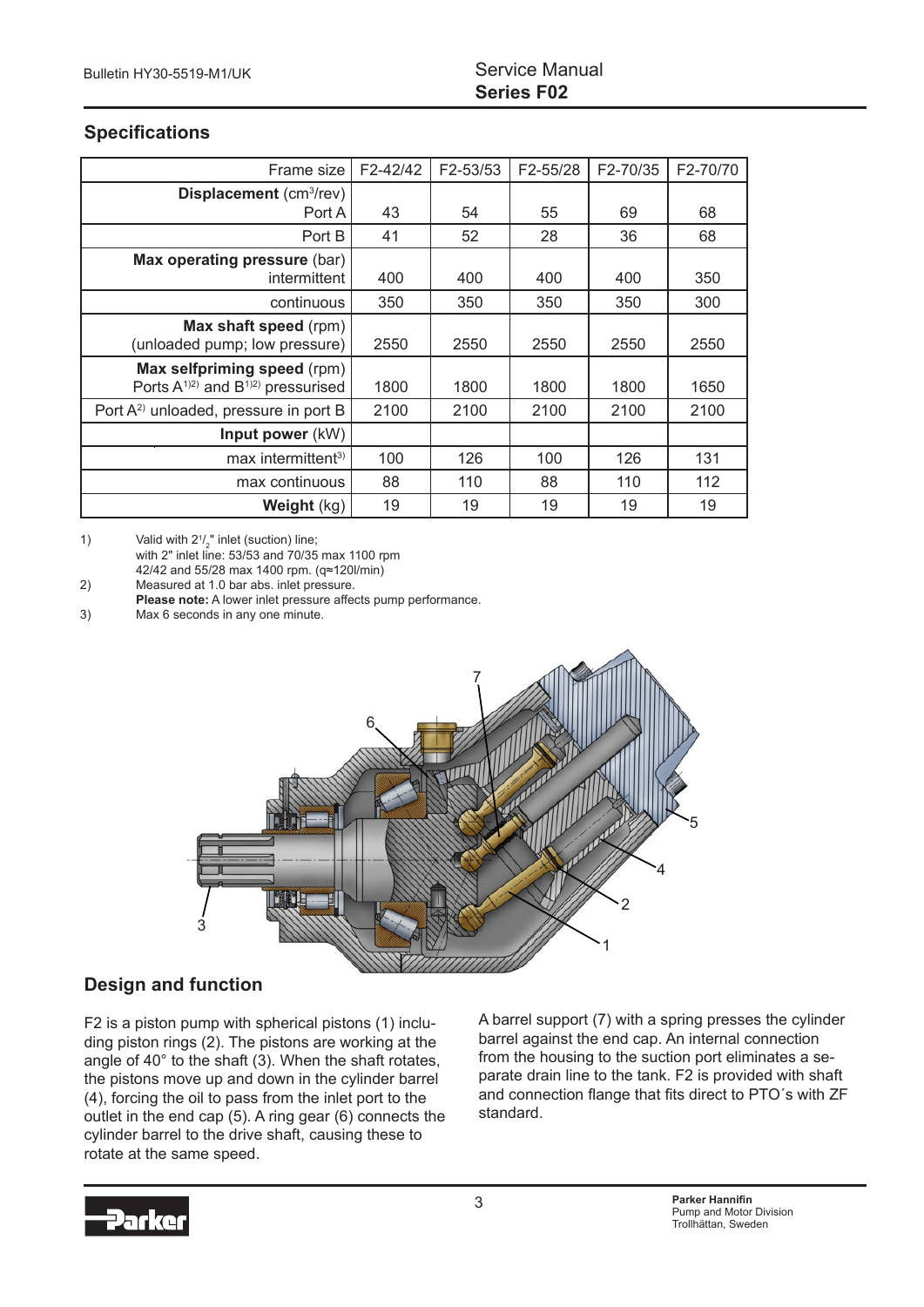# **Operation Check**

# **Check of Shaft Seal**

The pump has two shaft seals - the inner one sealing the hydraulic oil in the housing, and the outer one the transmisson oil when the pump is fitted to a PTO. If any of the sealrings leak, the oil will come out through an indication hole.

Check that no oil is dripping out of the indication hole, when the pump is in operation. If there is a leakage from the sealrings, they must be exchanged, See chapter "Exchange of shaft seals".



*Indication hole*

**Note:** A heavy leakage can be caused by a worn-out pump, whereby high pressure oil will come out into the housing in such large quantities that the sealring might be damaged. If there is a steady stream of oil from the indication hole, the pump is probably damaged and will have to be replaced.

# **Checking the Flow from the Pump**

The flow from the pump can be checked by means of a test instrument comprising a flowmeter and a relief valve.



*Connection of test instrument*

 and is loaded up to 150 - 200 bar, the flow must not When the pump is running at about 800 - 1400 r.p.m. decrease by more than 10%.

#### Example:

We recommend to test both circuits/ports, as an example test of port A is described.

An F2-70/35 running at 1200 r.p.m. gives - according to the flowmeter. - a flow of 82 l/min in port A. If the pump is loaded, the flow must not decrease by more than  $0.1 \times 82 = 8.2$  I / min, i.e. the flowmeter should indicated at least  $82 - 8.2 = 73.8$  I / min. If the flow drops below this limit, the pump is worn out and have to be replaced / repaired.

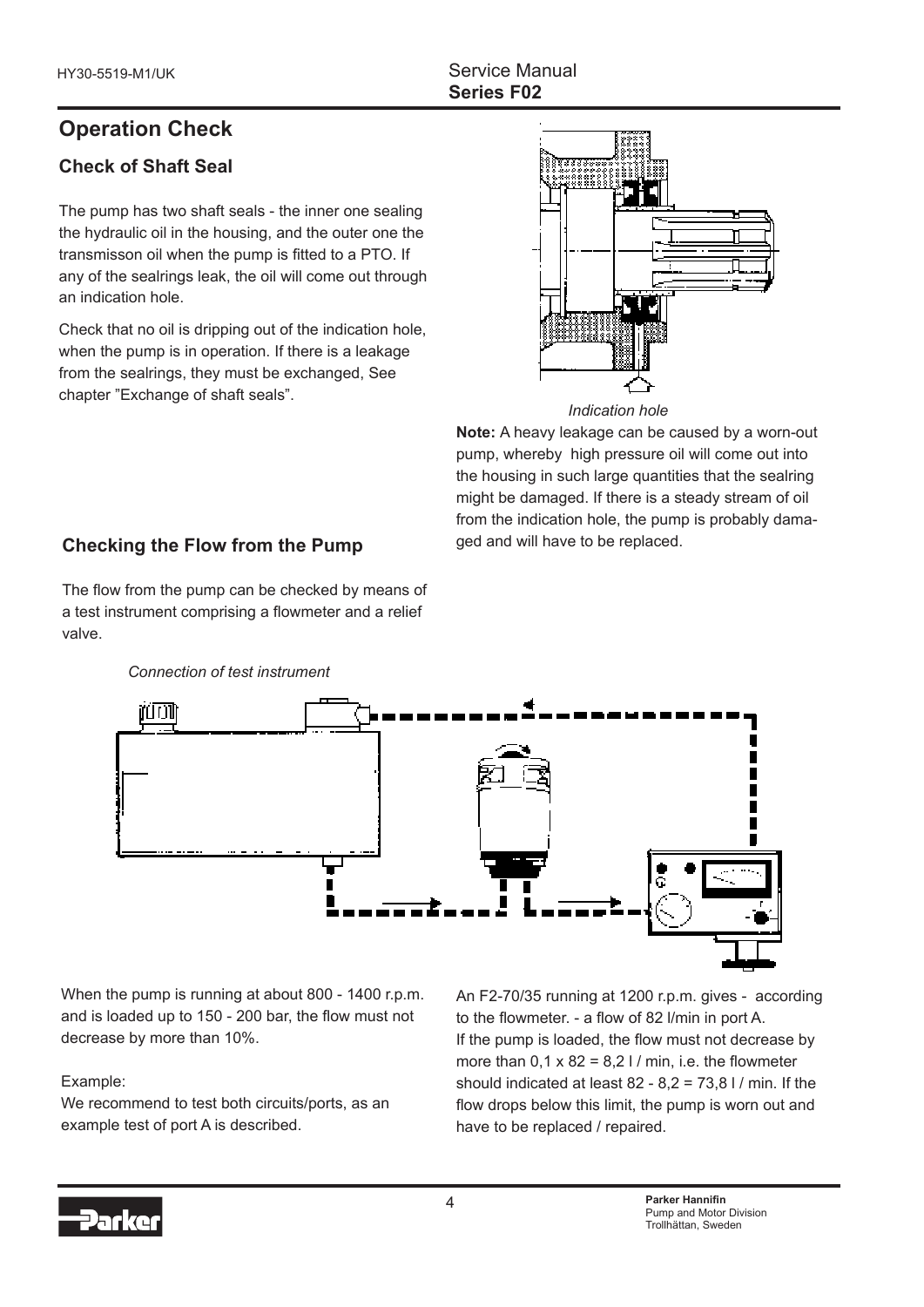# **Service Procedures**

### **Exchange of shaft seals**



#### 1.

Pull out the outer seal ring A,e.g. by means of a screwdriver by piercing the wall of the seal. Take care not to damage the sealing surface B of the shaft.

#### 2.

Loosen the retaining ring C.

#### 3.

Pull out the inner seal ring D in the same way as the outer one.

#### 4.

Check that the sealing surface of the shaft is undamaged. If damaged, the pump has to be taken apart and the slewe has to be replaced.

#### 5.

Push on the new inner sealring.

#### 6.

Fit the retaining ring. See to it, that the opening of the retaining ring is placed at the indication hole, which will otherwise be blocked.

#### 7.

Fill out the space between retaining ring and shaft with heat - resistant grease.

#### 8. Fit the new outer seal ring.

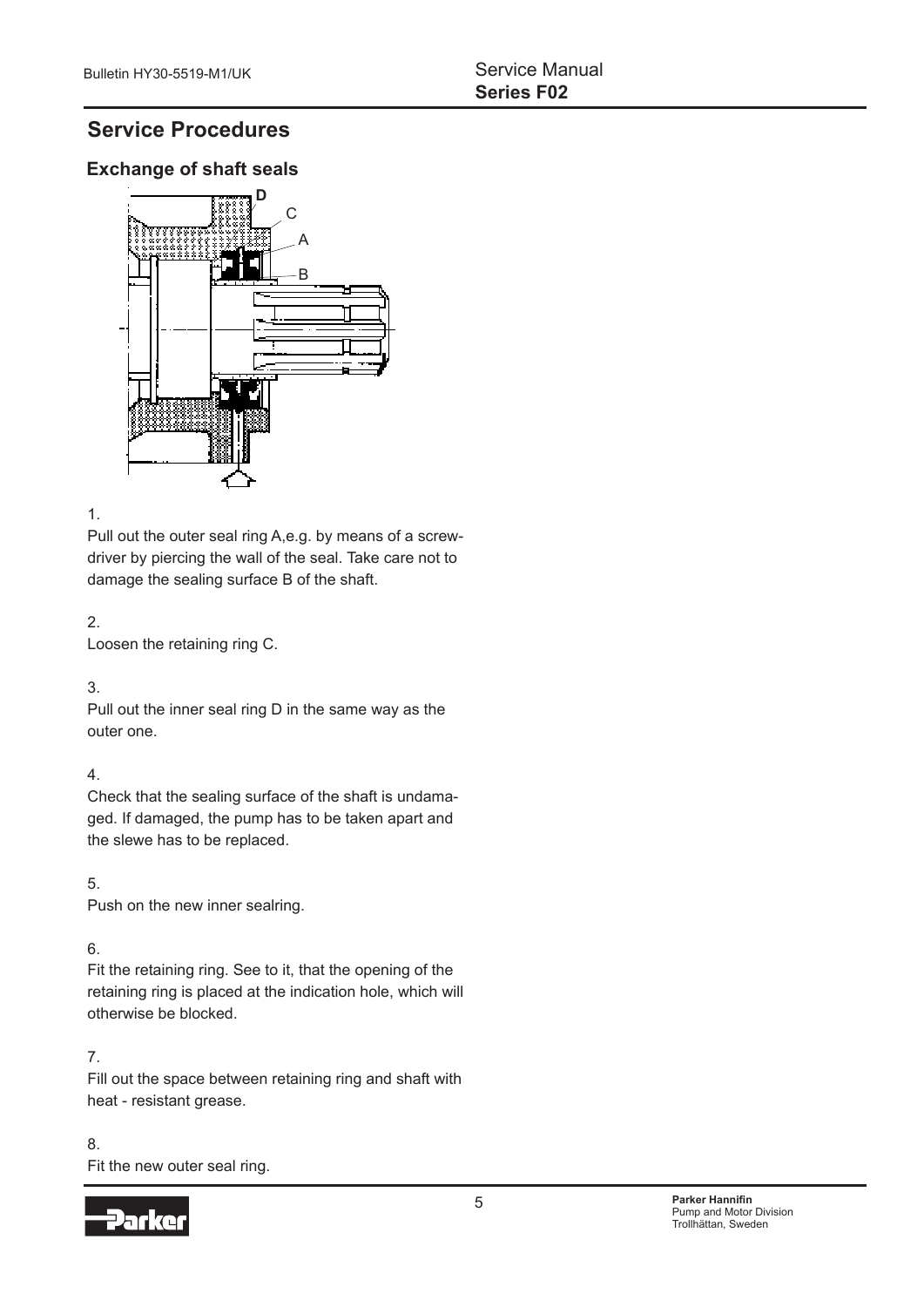#### Service Manual **Series F02**

#### **Disassembly**

Fasten the pump in a vice.

1. Loosen the end cap and remove it.

2.

Loosen the screws joining the bearing housing and the barrel housing, and remove the barrel housing.

3. Remove the cylinder barrel.









**Parker Hannifin** Pump and Motor Division Trollhättan, Sweden

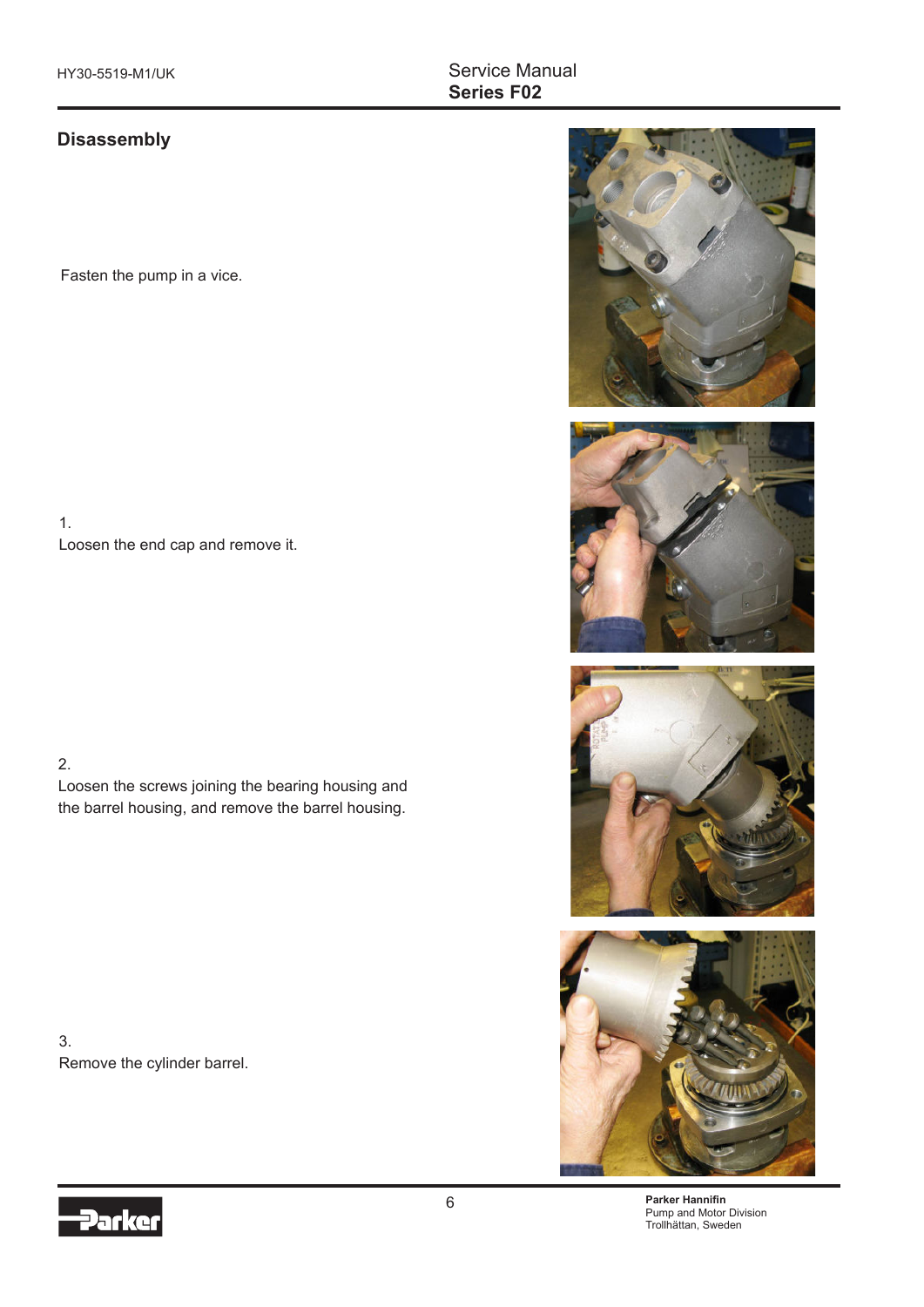#### 4.

Remove the pistons, which can be lifted out when held parallelly to the drive shaft.

#### 5.

Remove barrel support.

6.

Carefully knock the shaft end against the table until the housing comes loose.

7. Remove the bearing and ring gear from the shaft.







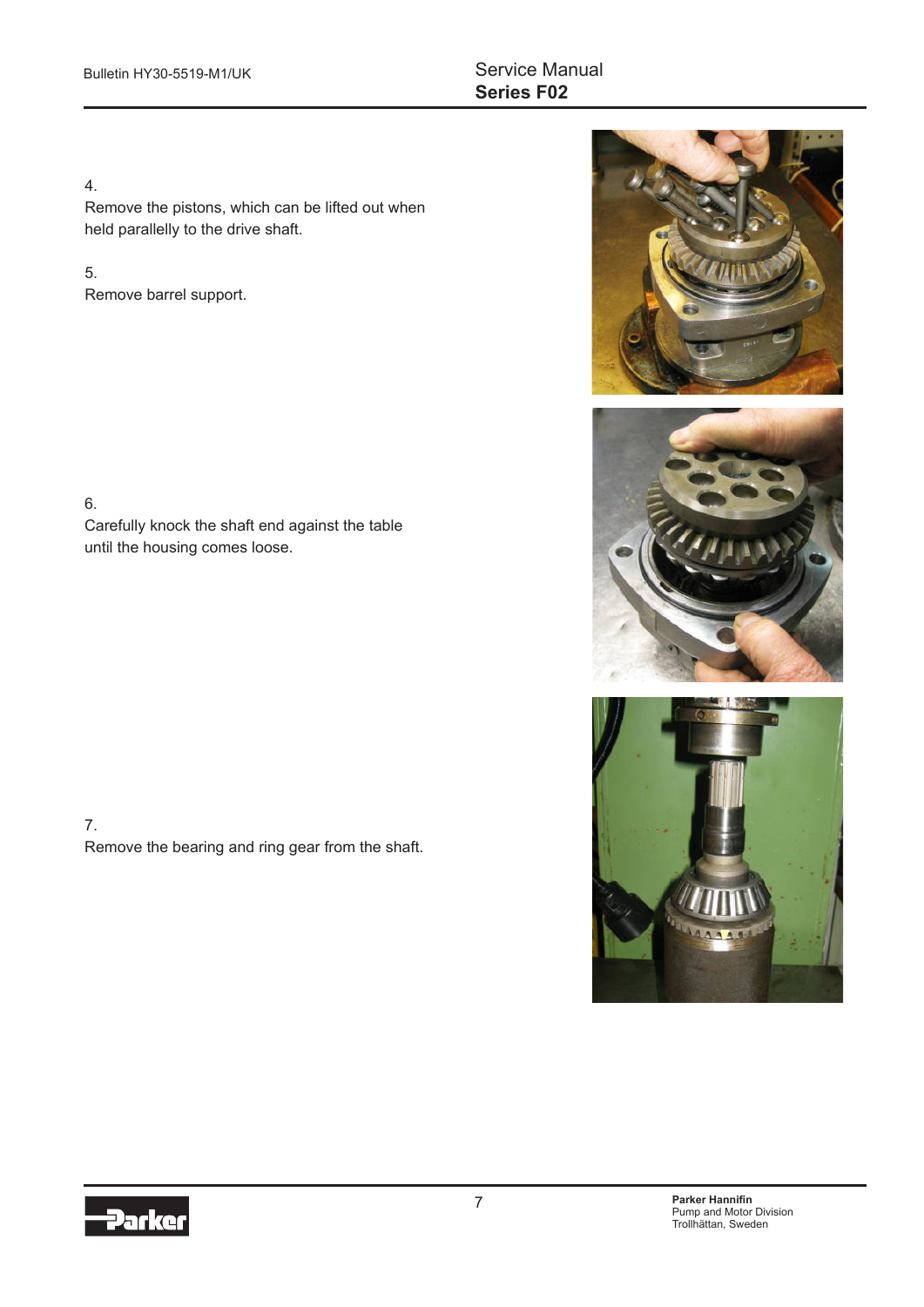#### **Checking and Replacement**

Clean all parts when the pump has been disassembled. Check carefully for wear and damage. Replace all gaskets and seal rings.

If the oil flow from the F2 pump is less than normal, the following parts are likely to be worn:

- The surface facing the cylinder barrel on the end cap.
- The end surface of the cylinder barrel.
- The piston rings

Scores and marks on these parts will always decrease the performance of the pump. Always replace them by new parts, when necessary.



The laminated piston rings should always be replaced at a major overhaul (due to fatigue), and if the play between piston and new rings is more than 0,2 mm also the piston should be replaced.

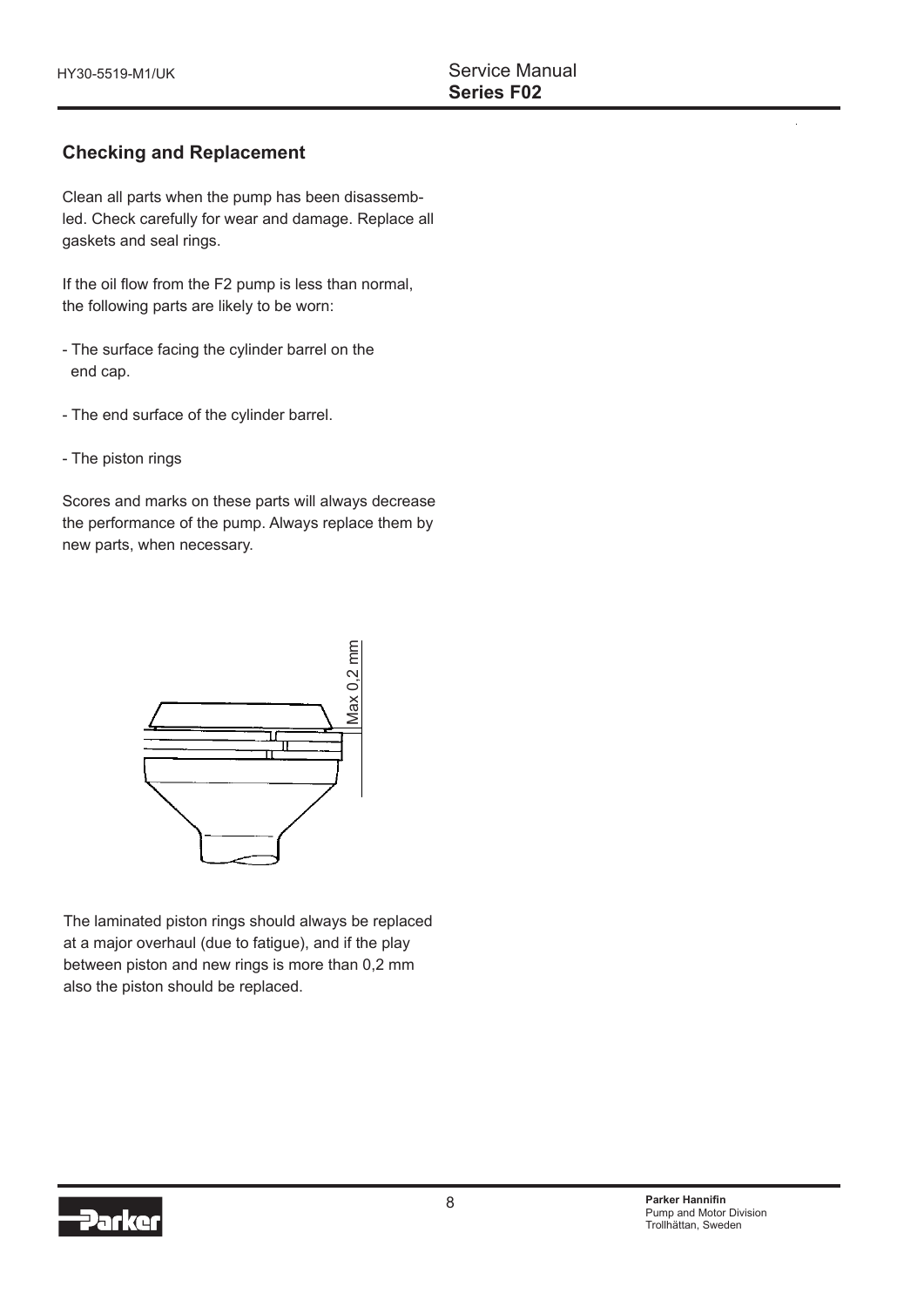#### **Assembly**

#### 1.

Remove the plug from the barrel housing.

#### 2.

Fit new seal rings in the bearing housing (see earlier instructions, page 5).

#### 3.

Fasten the bearing housing in a vice. Mount the shaft assembly into the housing. Place an O-ring on the barrel housing.

#### 4.

Fit the barrel support and the pistons into their respective ball sockets.

#### 5.

Position the cylinder barrel with its mark opposite the mark of the shaft, and enter the pistons into the cylinders and the barrel support into the centre bore.

#### 9.

Slip the barrel housing over the cylinder barrel. Fit and tighten the screws. Make sure that the cylinder barrel with its mark is opposite the mark of the shaft.







 9 **Parker Hannifin** Pump and Motor Division Trollhättan, Sweden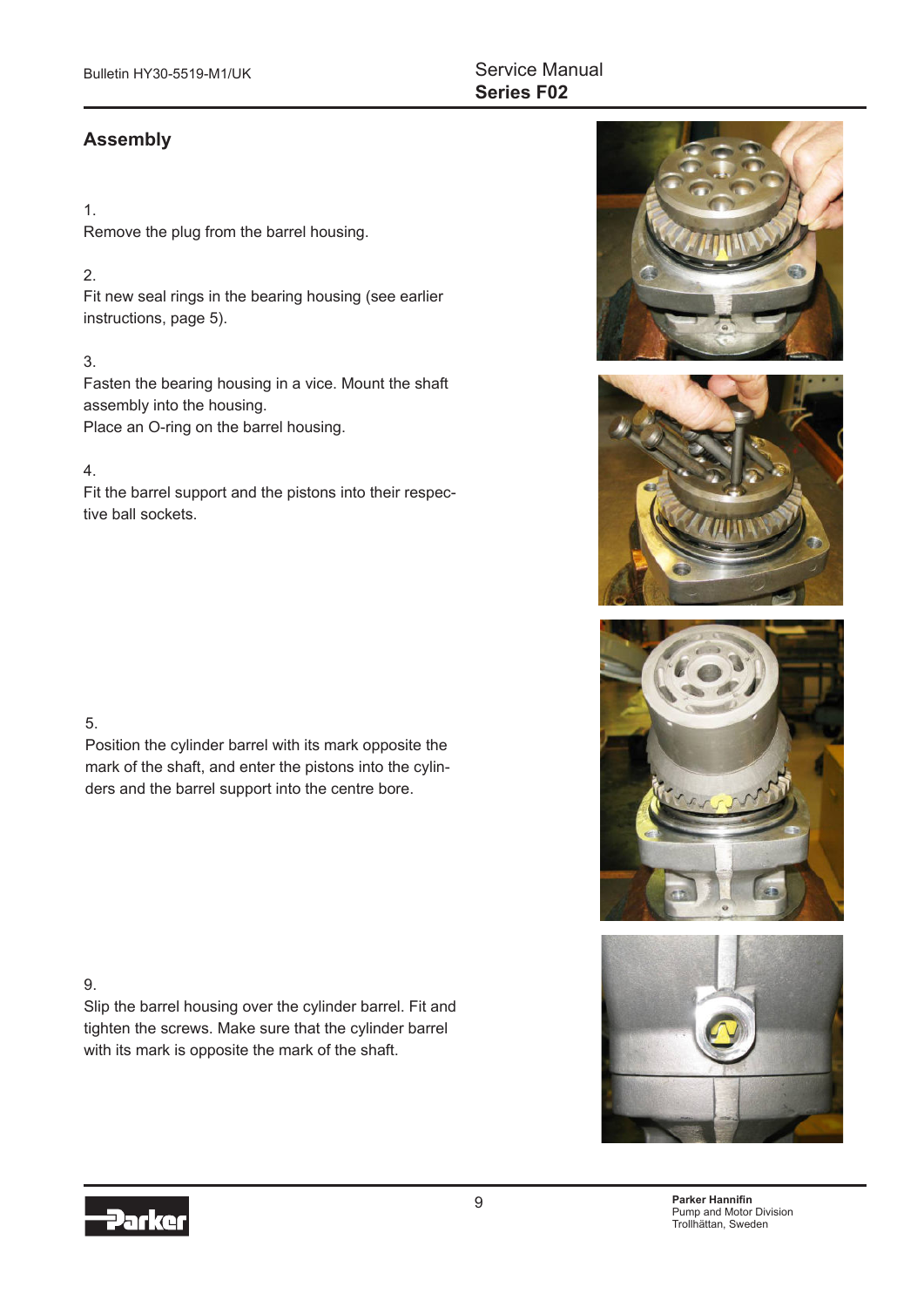#### 10.

Fit the end cap, make sure that the guide pin on the end cap correspons to the guide hole on the barrel housing so correct direction of rotation is achieved. Check through the inspection hole that the two marks are opposite each other. If not, correct this.

Tightin the screws lightly. Check that there is a backlash. If the backlash is unsufficient, fit more gaskets.

Tightening torques: F2-All sizes 90±10 Nm

11.

The backlash of the gear must be 0,05 - 0,30 mm . This play can be checked through the inspection hole, with a feeler guage.

The number and thickness of gaskets between end cap and bearing housing determines the backlash.

When assembling, use the same number of gaskets as found at the disassembly. If the number is unknown, try with 2 gaskets (1 thick and 1 thin).



*The number and thickness of gaskets determines the backlash*





Fit the plug at the inspection hole (20-35 Nm). Test the pump in the test stand. Always fill the pump with oil before start up.

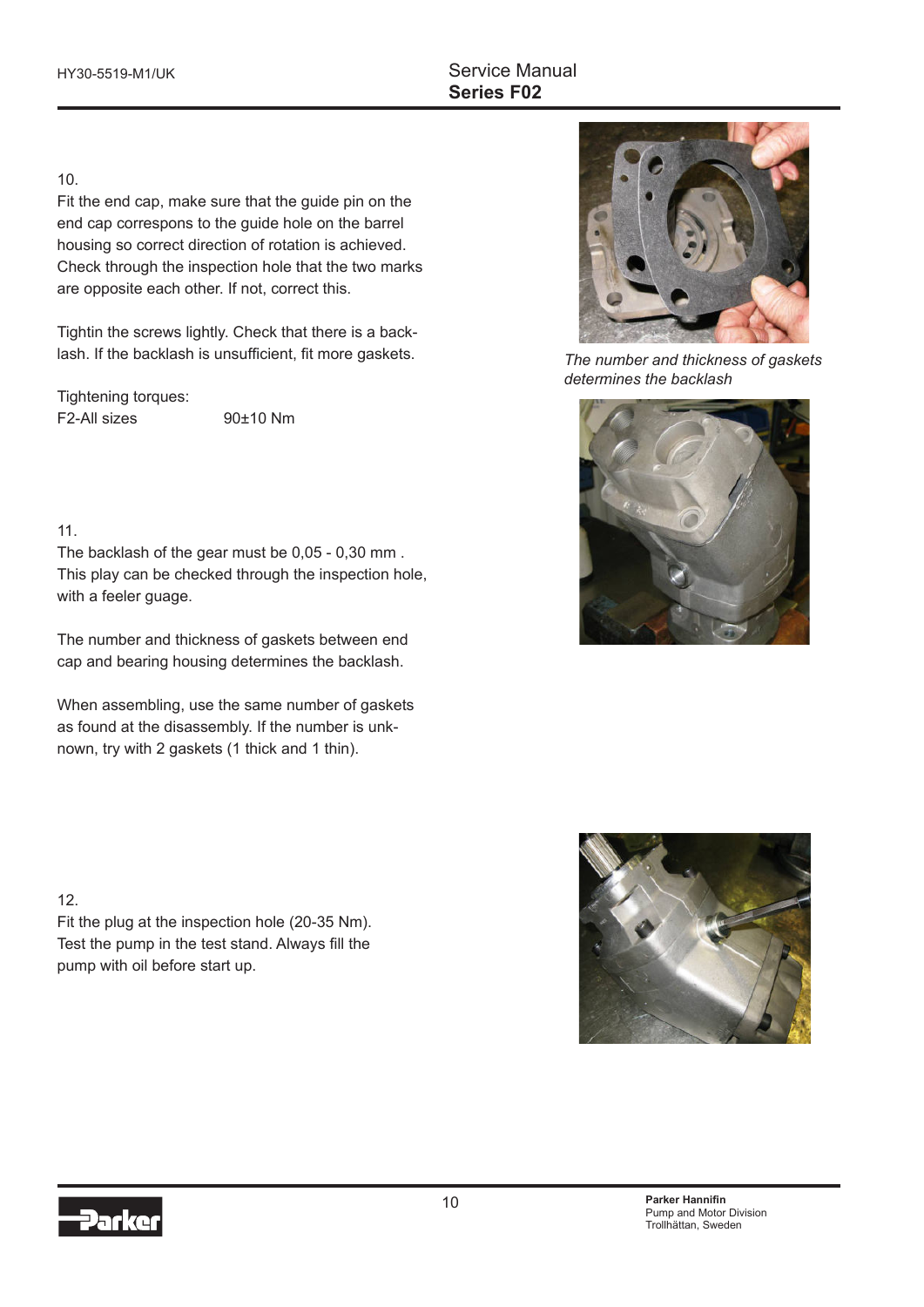

Darko